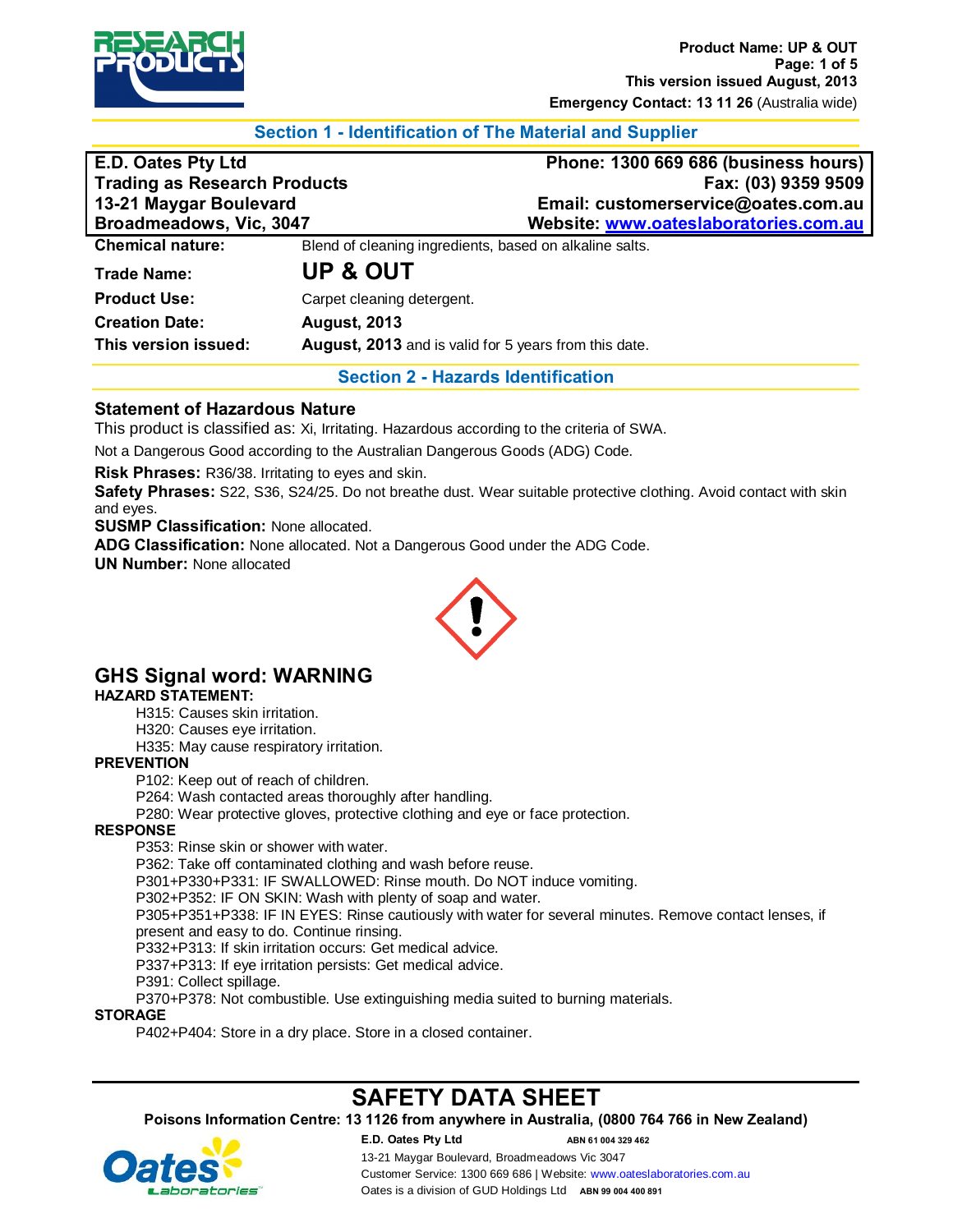

#### **DISPOSAL**

P501: Dispose of small quantities and empty containers by wrapping with paper and putting in garbage. For larger quantities, if recycling or reclaiming is not possible, use a commercial waste disposal service.

#### **Emergency Overview**

**Physical Description & Colour**: White granular solid.

#### **Odour:** Lemon fragrance.

**Major Health Hazards:** irritating to eyes and skin.

## **Potential Health Effects**

# **Inhalation:**

**Short Term Exposure:** Available data indicates that this product is not harmful. However product may be mildly irritating, although unlikely to cause anything more than mild transient discomfort.

**Long Term Exposure:** No data for health effects associated with long term inhalation.

## **Skin Contact:**

**Short Term Exposure:** Available data indicates that this product is not harmful. It should present no hazards in normal use. However product is a skin irritant. Symptoms may include itchiness and reddening of contacted skin. Other symptoms may also become evident, but all should disappear once exposure has ceased.

**Long Term Exposure:** No data for health effects associated with long term skin exposure.

## **Eye Contact:**

**Short Term Exposure:** This product is an eye irritant. Symptoms may include stinging and reddening of eyes and watering which may become copious. Other symptoms may also become evident. If exposure is brief, symptoms should disappear once exposure has ceased. However, lengthy exposure or delayed treatment may cause permanent damage.

**Long Term Exposure:** No data for health effects associated with long term eye exposure.

#### **Ingestion:**

**Short Term Exposure:** Significant oral exposure is considered to be unlikely. However, this product is an oral irritant. Symptoms may include burning sensation and reddening of skin in mouth and throat. Other symptoms may also become evident, but all should disappear once exposure has ceased.

**Long Term Exposure:** No data for health effects associated with long term ingestion.

#### **Carcinogen Status:**

**SWA:** No significant ingredient is classified as carcinogenic by SWA.

**NTP:** No significant ingredient is classified as carcinogenic by NTP.

**IARC:** No significant ingredient is classified as carcinogenic by IARC.

#### **Section 3 - Composition/Information on Ingredients**

| Ingredients                     | <b>CAS No</b> | $Conc.\%$ | TWA $(mg/m^3)$ STEL $(mg/m^3)$ |         |
|---------------------------------|---------------|-----------|--------------------------------|---------|
| Alkaline salts                  | various       | >70       | not set                        | not set |
| Other non hazardous ingredients | various       | to 100    | not set                        | not set |

This is a commercial product whose exact ratio of components may vary slightly. Minor quantities of other non hazardous ingredients are also possible.

The SWA TWA exposure value is the average airborne concentration of a particular substance when calculated over a normal 8 hour working day for a 5 day working week. The STEL (Short Term Exposure Limit) is an exposure value that may be equalled (but should not be exceeded) for no longer than 15 minutes and should not be repeated more than 4 times per day. There should be at least 60 minutes between successive exposures at the STEL. The term "peak "is used when the TWA limit, because of the rapid action of the substance, should never be exceeded, even briefly.

# **Section 4 - First Aid Measures**

# **General Information:**

You should call The Poisons Information Centre if you feel that you may have been poisoned, burned or irritated by this product. The number is 13 1126 from anywhere in Australia (0800 764 766 in New Zealand) and is available at all times. Have this MSDS with you when you call.

# **SAFETY DATA SHEET**

**Poisons Information Centre: 13 1126 from anywhere in Australia, (0800 764 766 in New Zealand)**

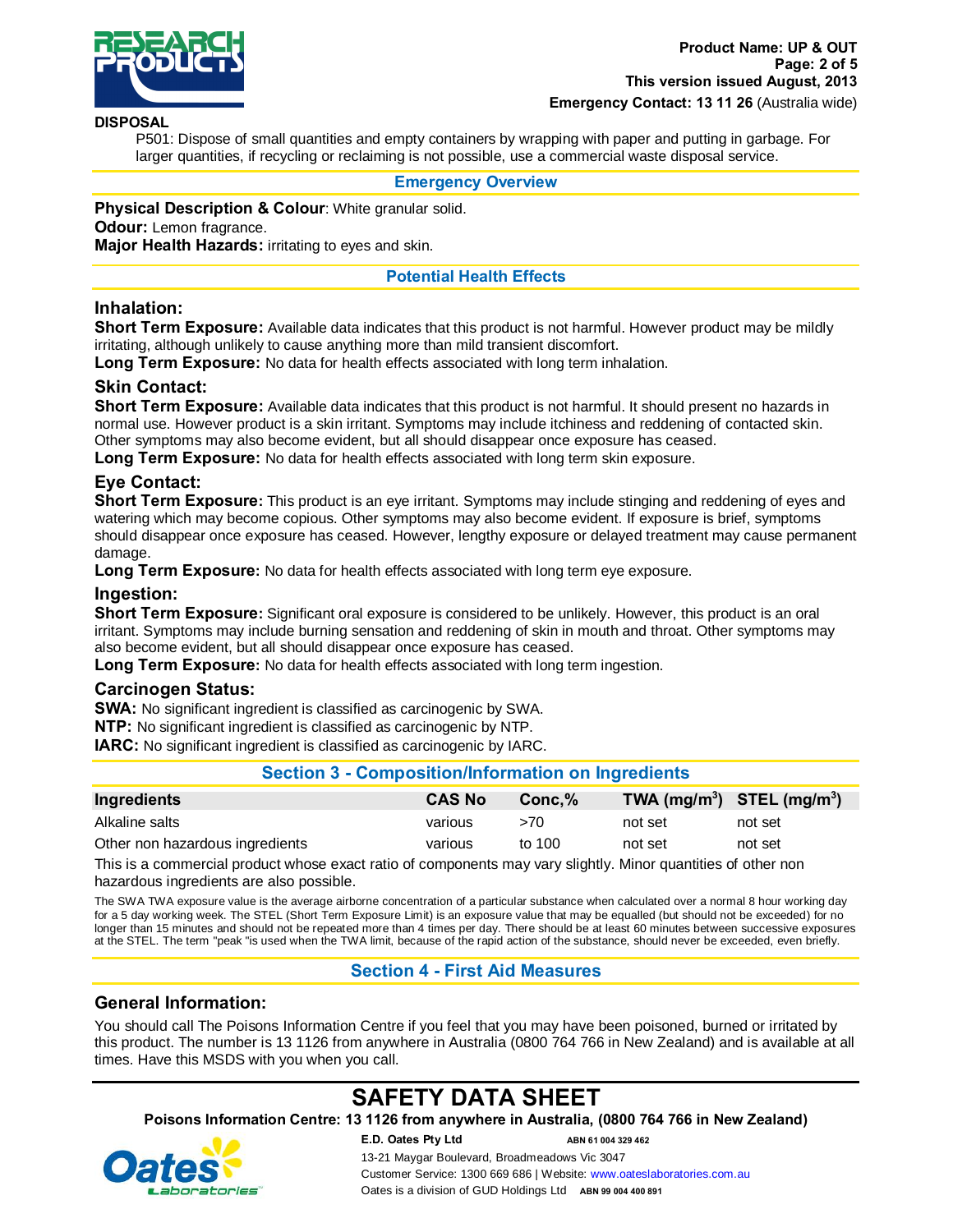

**Emergency Contact: 13 11 26** (Australia wide)

**Inhalation:** No first aid measures normally required. However, if inhalation has occurred, and irritation has developed, remove to fresh air and observe until recovered. If irritation becomes painful or persists more than about 30 minutes, seek medical advice.

**Skin Contact:** Quickly and gently brush away excess particles. Wash gently and thoroughly with warm water (use non-abrasive soap if necessary) for 10-20 minutes or until product is removed. Under running water, remove contaminated clothing, shoes and leather goods (e.g. watchbands and belts) and completely decontaminate them before reuse or discard. If irritation persists, repeat flushing and seek medical attention.

**Eye Contact:** Quickly and gently brush particles from eyes. Immediately flush the contaminated eye(s) with lukewarm, gently flowing water for 20 minutes or until the product is removed, while holding the eyelid(s) open. Take care not to rinse contaminated water into the unaffected eye or onto the face. Obtain medical attention immediately. Take special care if exposed person is wearing contact lenses.

**Ingestion:** If swallowed, do NOT induce vomiting. Wash mouth with water and contact a Poisons Information Centre, or call a doctor.

# **Section 5 - Fire Fighting Measures**

**Fire and Explosion Hazards**: The major hazard in fires is usually inhalation of heated and toxic or oxygen deficient (or both), fire gases. There is no risk of an explosion from this product under normal circumstances if it is involved in a fire.

Only small quantities of decomposition products are expected from this product at temperatures normally achieved in a fire.

Fire decomposition products from this product are not expected to be hazardous or harmful.

**Extinguishing Media:** Not combustible. Use extinguishing media suited to burning materials.<br>Fire Fighting: If a significant quantity of this product is involved in a fire pall the fire brigade. **Prings:** *If altertioned* in a fire, call the fire brigade.

|                                  | <b>Fire Fighting:</b> if a significant quantity of this product is involved in a fire, call the |
|----------------------------------|-------------------------------------------------------------------------------------------------|
| Flash point:                     | Does not burn.                                                                                  |
| <b>Upper Flammability Limit:</b> | Does not burn.                                                                                  |
| <b>Lower Flammability Limit:</b> | Does not burn.                                                                                  |
| <b>Autoignition temperature:</b> | Not applicable - does not burn.                                                                 |
| <b>Flammability Class:</b>       | Does not burn.                                                                                  |
|                                  |                                                                                                 |

**Section 6 - Accidental Release Measures**

**Accidental release:** This product is sold in small packages, and the accidental release from one of these is not usually a cause for concern. For minor spills, clean up, rinsing to sewer and put empty container in garbage. Although no special protective clothing is normally necessary because of occasional minor contact with this product, it is good practice to wear impermeable gloves when handling chemical products. In the event of a major spill, prevent spillage from entering drains or water courses and call emergency services.

# **Section 7 - Handling and Storage**

**Handling:** Keep exposure to this product to a minimum, and minimise the quantities kept in work areas. Check Section 8 of this MSDS for details of personal protective measures, and make sure that those measures are followed. The measures detailed below under "Storage" should be followed during handling in order to minimise risks to persons using the product in the workplace. Also, avoid contact or contamination of product with incompatible materials listed in Section 10.

**Storage:** Make sure that containers of this product are kept tightly closed. Keep containers dry and away from water. Make sure that the product does not come into contact with substances listed under "Incompatibilities" in Section 10. Check packaging - there may be further storage instructions on the label.

# **Section 8 - Exposure Controls and Personal Protection**

The following Australian Standards will provide general advice regarding safety clothing and equipment: Respiratory equipment: **AS/NZS 1715**, Protective Gloves: **AS 2161**, Occupational Protective Clothing: AS/NZS 4501 set 2008, Industrial Eye Protection: **AS1336** and **AS/NZS 1337**, Occupational Protective Footwear: **AS/NZS2210**.

**SWA Exposure Limits TWA (mg/m3**

**) STEL (mg/m3 )**

Exposure limits have not been established by SWA for any of the significant ingredients in this product.

# **SAFETY DATA SHEET**

**Poisons Information Centre: 13 1126 from anywhere in Australia, (0800 764 766 in New Zealand)**

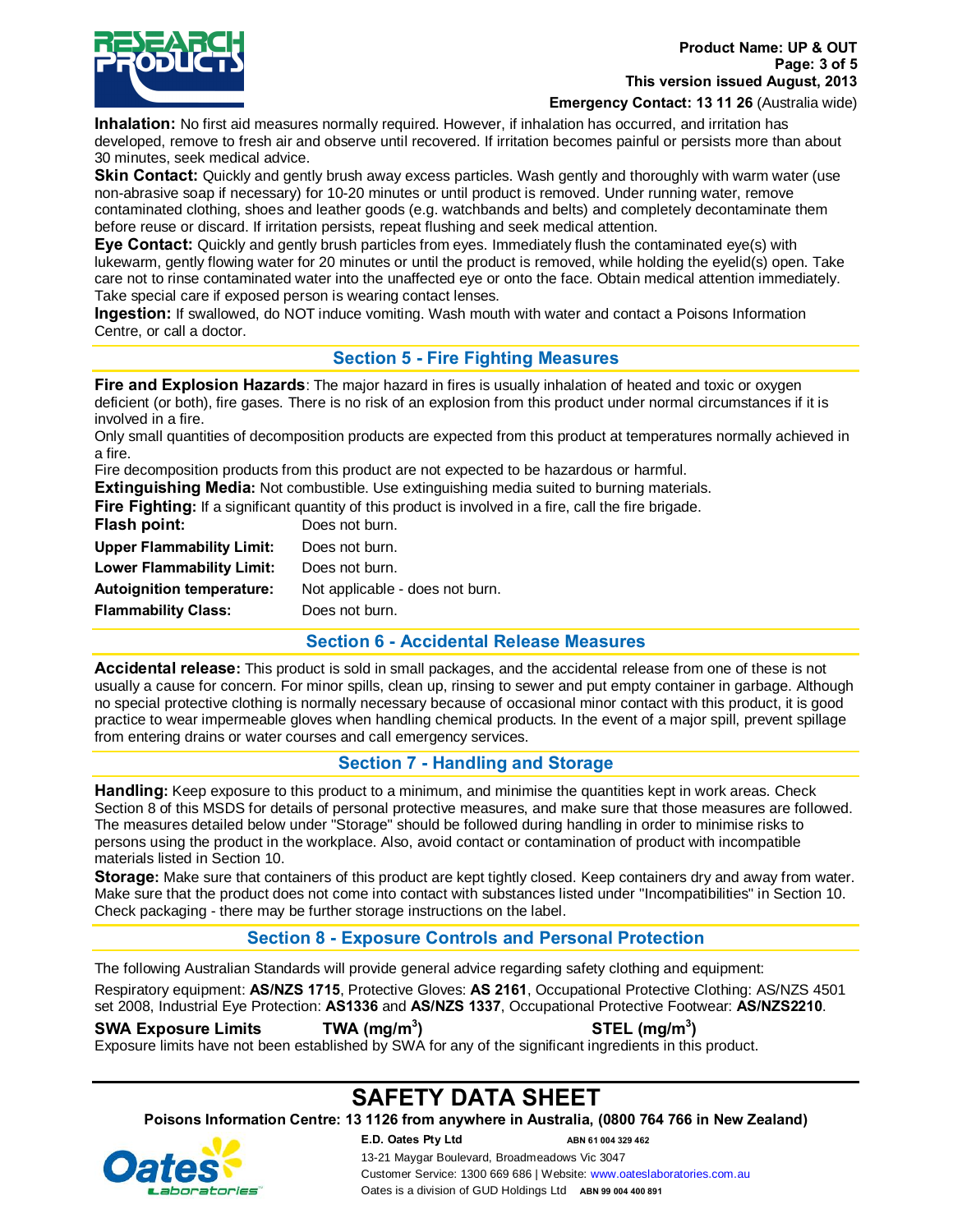

**Emergency Contact: 13 11 26** (Australia wide)

No special equipment is usually needed when occasionally handling small quantities. The following instructions are for bulk handling or where regular exposure in an occupational setting occurs without proper containment systems.

**Ventilation:** This product should only be used in a well ventilated area. If natural ventilation is inadequate, use of a fan is suggested.

**Eye Protection:** Protective glasses or goggles should be worn when this product is being used. Failure to protect your eyes may cause them harm. Emergency eye wash facilities are also recommended in an area close to where this product is being used.

Skin Protection: Prevent skin contact by wearing impervious gloves, clothes and, preferably, apron. Make sure that all skin areas are covered. See below for suitable material types.

**Protective Material Types:** We suggest that protective clothing be made from the following materials: cotton, rubber, PVC.

**Respirator:** If there is a significant chance that dusts are likely to build up in the area where this product is being used, we recommend that you use a suitable Dust Mask. Otherwise, not normally necessary.

Eyebaths or eyewash stations and safety deluge showers should be provided near to where this product is being handled commercially.

| <b>Section 9 - Physical and Chemical Properties:</b> |
|------------------------------------------------------|
|------------------------------------------------------|

| <b>Physical Description &amp; colour:</b> | White granular solid.                           |
|-------------------------------------------|-------------------------------------------------|
| Odour:                                    | Lemon fragrance.                                |
| <b>Boiling Point:</b>                     | Not available.                                  |
| <b>Freezing/Melting Point:</b>            | No specific data. Solid at normal temperatures. |
| <b>Volatiles:</b>                         | No specific data. Expected to be low at 100°C.  |
| <b>Vapour Pressure:</b>                   | Negligible at normal ambient temperatures.      |
| <b>Vapour Density:</b>                    | Not applicable.                                 |
| <b>Specific Gravity:</b>                  | No data.                                        |
| <b>Water Solubility:</b>                  | Completely soluble.                             |
| pH:                                       | 9.5-10.5 (1% in water).                         |
| <b>Volatility:</b>                        | Negligible at normal ambient temperatures.      |
| <b>Odour Threshold:</b>                   | No data.                                        |
| <b>Evaporation Rate:</b>                  | Not applicable.                                 |
| <b>Coeff Oil/water Distribution:</b>      | No data                                         |
| Viscosity:                                | Not applicable.                                 |
| <b>Autoignition temp:</b>                 | Not applicable - does not burn.                 |

# **Section 10 - Stability and Reactivity**

**Reactivity:** This product is unlikely to react or decompose under normal storage conditions. However, if you have any doubts, contact the supplier for advice on shelf life properties.

**Conditions to Avoid:** Keep containers tightly closed. Containers should be kept dry.

**Incompatibilities:** water, acids, zinc, tin, aluminium and their alloys.

**Fire Decomposition:** Only small quantities of decomposition products are expected from this product at temperatures normally achieved in a fire. Combustion forms carbon dioxide, usually without carbon monoxide and smoke.

**Polymerisation:** This product will not undergo polymerisation reactions.

# **Section 11 - Toxicological Information**

# **Local Effects:**

**Target Organs:** There is no data to hand indicating any particular target organs.

# **Classification of Hazardous Ingredients**

Ingredient **Risk Phrases** 

No ingredient mentioned in the HSIS Database is present in this product at hazardous concentrations.

# **SAFETY DATA SHEET**

**Poisons Information Centre: 13 1126 from anywhere in Australia, (0800 764 766 in New Zealand)**